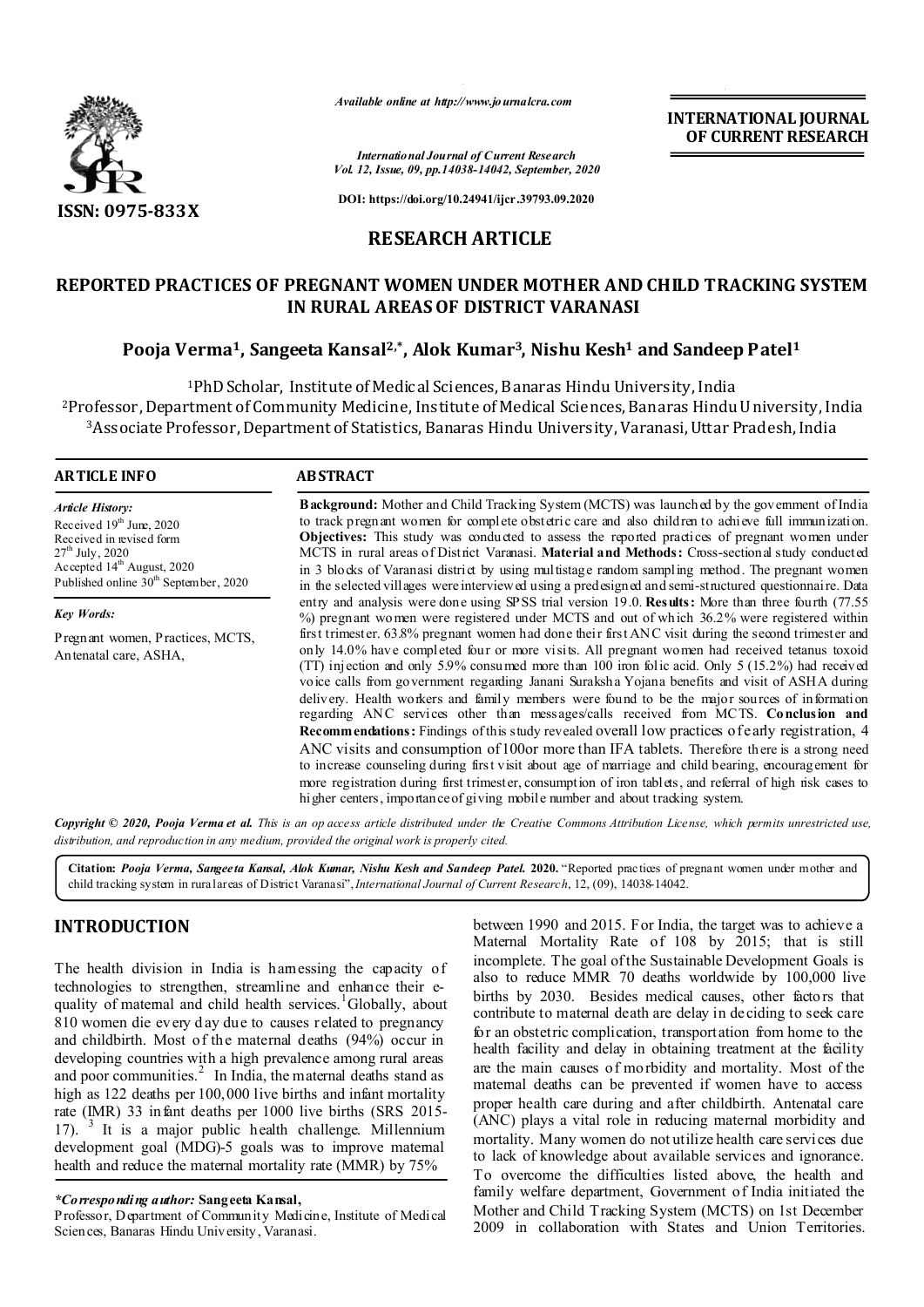MCTS contains information about pregnant women right from conception up to 42 days after delivery and all newly born up to five years of age. MCTS tracks pregnant women and ensures that they receive all adequate Antenatal (ANC), Postnatal care (PNC) services, and newly born receive complete immunization. 4 MCTS is an advanced information technology (IT) system providing alerts to health care providers about the services, duelist and delivery gaps. Moreover, the system also provides a ready reference for the status of services/vaccination delivered to pregnant women and children. MCT S sends appropriate health promotion messages to beneficiaries that are suitable as per the month of pregnancy or date o fbirth of the child on the mobiles. This is being done through the ASHAs and ANMs. More than 10.7 crores pregnant women and children have been registered since the establishment o f the MCTS portal. As per the report of the Press Information Bureau (PIB), Government of India (2013-2014), 3010366 pregnant women and 2179733 children have been registered in Uttar Pradesh (UP). 120 million pregnant women and 111 million children are registered on the MCTS as of  $2018$ .<sup>5</sup> After the introduction of MCTS, there have been very few studies that have reported practices of MCTS services from the beneficiary's point of view. In this context, the present study was done to assess the practices of pregnant women under MCT S in rural areas of District Varanasi.

## **MATERIALS AND METHODS**

**Study design and area:** This community-based crosssectional study was conducted between the years January 2015 to July 2016 in three randomly selected blocks of district Varanasi.

**Sampling procedure**: Multistage sampling method was adopted. Out of 8 blocks of district Varanasi, 3 blocks were randomly selected and two sub-centers were selected randomly from each block. Further, one village was randomly selected from each sub-centre and house to house survey was carried out in all the selected villages.

**Data collection:** All the pregnant women in the selected villages were interviewed using a predesigned, pretested, and semi-structured questionnaire. Before the interview, aim and objective of the study was explained to each interviewee and consent was taken.

**Ex clusion criteria:** Daughters (who were pregnant at that time) of the selected villages were excluded.

**Data analysis:** Data entry and analysis were done using Statistical Package for the Social Sciences (SPSS) version 19.0. Frequency and percentage for categorical variables were calculated.

## **RESULTS**

A total of 89 p regnant wom en were interviewed for the study. Among them, about half  $(46.1\%)$  of them were married before the age o f 18 years. T he mean age of the pregnant women was found 18.7 years. The total duration of marriage was more than 2 years in 70.8% pregnant women. Majority of them were Hindus (95.5 %). 64.0 % belonged to the Other Backward Class (OBC) category followed by schedule caste (33.7%) and others constitute 2.2%. About 12.0% women were illiterate and majority of the (about 93.0%) pregnant women were homemakers. More than two-third (67.4%) of the pregnant women belonged to the lower middle class according to revised B.G. Prasad's classification 2017.

**Table 1. Practices towards registration and SMS/Calls received in MCTS**

| Variables                            | Categories         | N(%      |
|--------------------------------------|--------------------|----------|
| Registered under MCTS (N=89)         | Yes                | 69(77.5) |
|                                      | No.                | 20(22.5) |
| Registered beneficiaries with MCP    | Yes                | 50(72.4) |
| Card $(n=69)$                        | No.                | 19(27.7) |
| MCP Card with MCTS ID $(n=50)$       | Yes                | 7(14.0)  |
|                                      | N <sub>0</sub>     | 43(86.0) |
| ANM enquired about mobile number     | Yes                | 47(68.1) |
| $(n=69)$                             | N <sub>0</sub>     | 22(31.9) |
| Mobile registration $(n=47)$         | Yes                | 33(70.2) |
|                                      | No.                | 14(29.8) |
| Received Calls / Messages among      | Yes                | 5(15.2)  |
| re gistere dm obile ( $n = 33$ )     | No                 | 20(60.6) |
|                                      | Don't know         | 8(24.2)  |
| Type of information $(n=5)$          | Call               | 5(100.0) |
|                                      | Messages           |          |
| Type of Call $(n=5)$                 | Recorded           |          |
|                                      | Voice              | 5(100.0) |
| Ability to understand SMS or Call(n  | Yes                | 5(100.0) |
| $= 5$                                |                    |          |
| Frequency of call ormessages $(n=5)$ | Only one time      | 5(100.0) |
|                                      | More than one time |          |

It was observed that out of the total interviewed pregnant women that were registered under MCT S, 72.4% had their mother and child protection (MCP) card. All pregnant women were not aware of the importance of MCT S ID and it was observed that the MCTS ID was not written on the MCP card (86%). Out of the total registered 69 pregnant women, only 68.1% were inquired about their mobile number by the ANMs and among those who have been enquired majority (70.2%) gave their mobile number for registration in MCTS but only 5 (15.2%) of them received the voice call and understood the matters regarding the visit of ASHA during delivery and about Janani SurakshaYojana benefits.

**Table 2. Practices towards antenatal care services received in MCTS**

| Variables                         | Categories             | $N(\%)$    |
|-----------------------------------|------------------------|------------|
| Time of registration during       | $1 - 12$               | 25(36.2)   |
| pregnancy (in weeks) $(69)$       | $13 - 28$              | 44(63.8)   |
|                                   | >28                    |            |
| No. of ANC Visits $(69)$          | 1                      | 25(36.2)   |
|                                   | 2                      | 20(29.0)   |
|                                   | 3                      | 14(20.3)   |
|                                   | $4+$                   | 10(14.4)   |
| IFA Tablets received (69)         | Yes                    | 67(97.1)   |
|                                   | No                     | 2(2.9)     |
| Consumption of IFA                | Consumed               | 51(76.1)   |
| Tablets(67)                       | Not consumed           | 16(23.9)   |
| If yes $(51)$                     | Less than $100$        | 48(94.1)   |
|                                   | 100+IFA tablets        | 3(5.9)     |
| Reason for not consumption $(16)$ | Not yet started        | 10(62.5)   |
|                                   | Not digested/vom iting | 4(25.0)    |
|                                   | Headache dizziness     | 2(12.4)    |
| Tetanus Toxoid (69)               | Received               | 69(100.0)  |
| Hb estimation (69)                | Yes                    | 66 (97.5%) |
| Aware of Hb status (48)           | Anemia $($ $1$ Hb      | 38(79.2)   |
|                                   | threshold $(gm/d)$     |            |
|                                   | Normal $(>11$ Hb       | 10(20.8)   |
|                                   | threshold $(gm/d)$     |            |
| $Hb < 8$ gm/dl referred to PHC    | Yes                    | 2(100.0)   |

Out of the total registered pregnant women under MCT S, 36.2 % of them registered their pregnancy within 12 weeks and only 14.4% pregnant women had taken four or more than four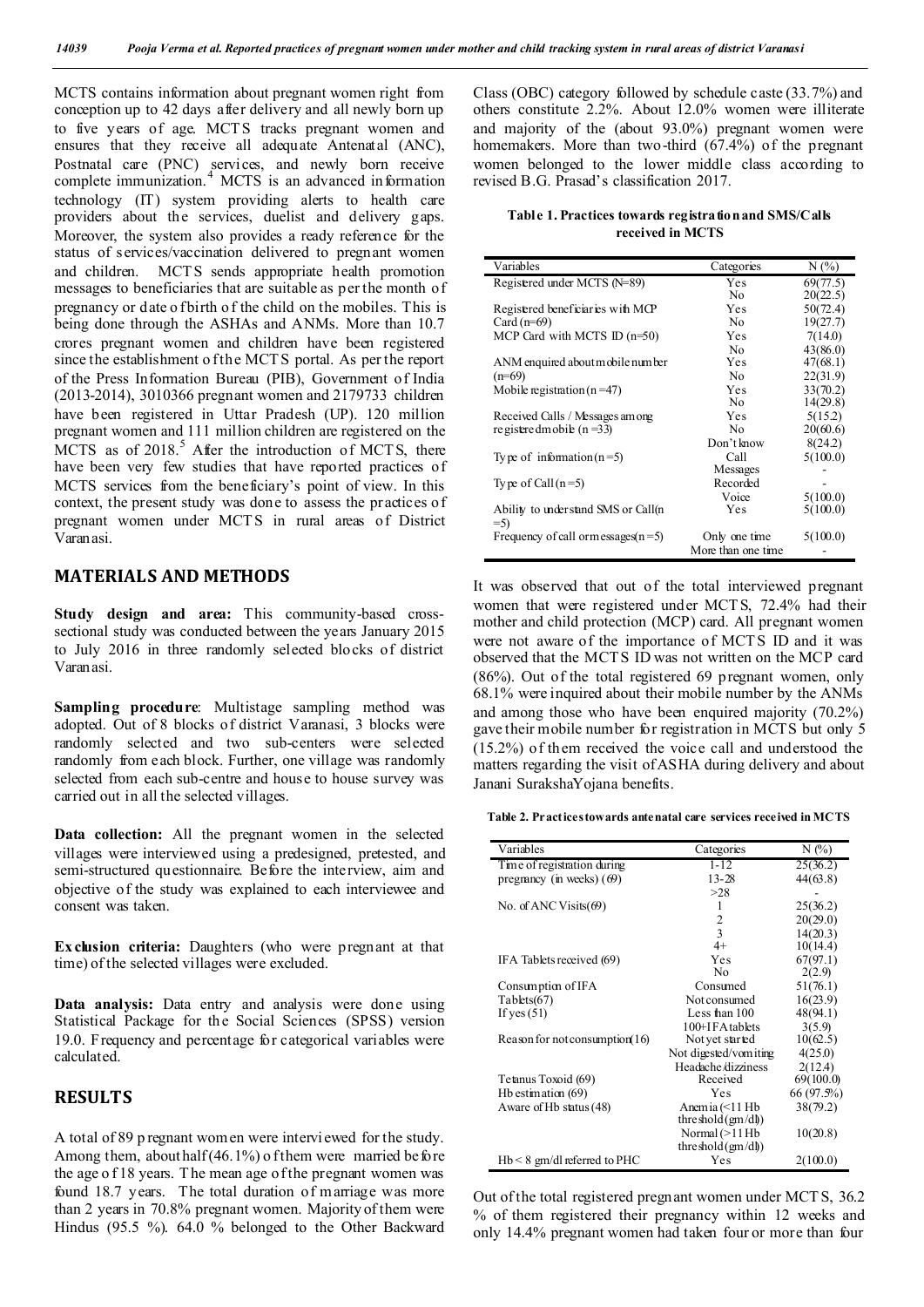ANC visits. Majority (97.1%) of the pregnant women had received Iron Folic Acid (IFA) tablets and only 5.9 % consumed more than 100 IFA tablets. Out of the total registered pregnant women, Hemoglobin (Hb) estimation was done in only 48 women ,out of which 79.2% were anemic  $(Hb=<11gm/dl)$ .

done by Kayaroganam *et al*. <sup>6</sup> where the mean age was 22.77 years. (75.3%) o f women were staying in a joint family in the study area. Similarly, Narayana *et al*. <sup>7</sup> reported that most (80%) of women were staying in a joint family. Majority (95.5%) of the pregnant females were Hindus.



**Figure 1. Timing of First ANC visit and Investigations done during first ANC visit**



**Figure 2. Source of information about ANC services other than call / messages**

The figure shows that 63.8% of pregnant women had done their first ANC visit during the second trimester because women are still unaware of the importance of early registration during the pregnancy. This figure shows that during their first antenatal visit , majority (>95.0%) were informed that their weight measurement and Hb estimation while urine examination and abdominal checkup was conducted on more than 70.0% women. Figure 2 shows that Health workers and family members were the major sources of information about ANC . Private Doctors played a very small role in the information of pregnant women regarding mother and child health (MCH) services. The contribution of media was about 20.0 % may be due to poor access to media in rural areas.

## **DISCUSSION**

The present study is an attempt to assess the practices of pregnant females under MCT S in rural areas of district Varanasi. Finding shows that the mean age at marriage of pregnant women was 18.74 year, which is lower than the study

Similar findings were found by Roy *et al*. <sup>8</sup> and Singh *et al.*<sup>9</sup>, where they reported that majority (>90%) of the respondents were Hindus. Regarding the education of study participants, it was observed that (11.0%) pregnant women were illiterate. Becker *et al*. <sup>10</sup> mentioned that mothers' education was the most reliable and important determinant of the use of child and maternal health services. In our study, majority (93.3%) of the pregnant women were homemakers. This finding is coherent to the study by Patel *et al.*<sup>11</sup>, where the majority (91%) of pregnant women were homemakers. According to the BG Prasad's Socio-Economic Status Classification, 20.2% belonged to upper-middle class. T his finding is almost similar to the findings o f the study done by Gopalakrishnan *et al*. <sup>12</sup> In the present study, 77.5% of p regnant women were registered. Other studies had also reported the same.  $9, 13$  In this study, only (39.1%) of pregnant women registered their pregnancy in the first trimester. Pahwa *et al*. 14 found a slightly higher percentage in their study i.e. 46.0% and the same was reported by NFHS -4 (46%). The probable reason for late registration was not knowing the importance of early registration and prevalent practices in rural areas to report after 3 months.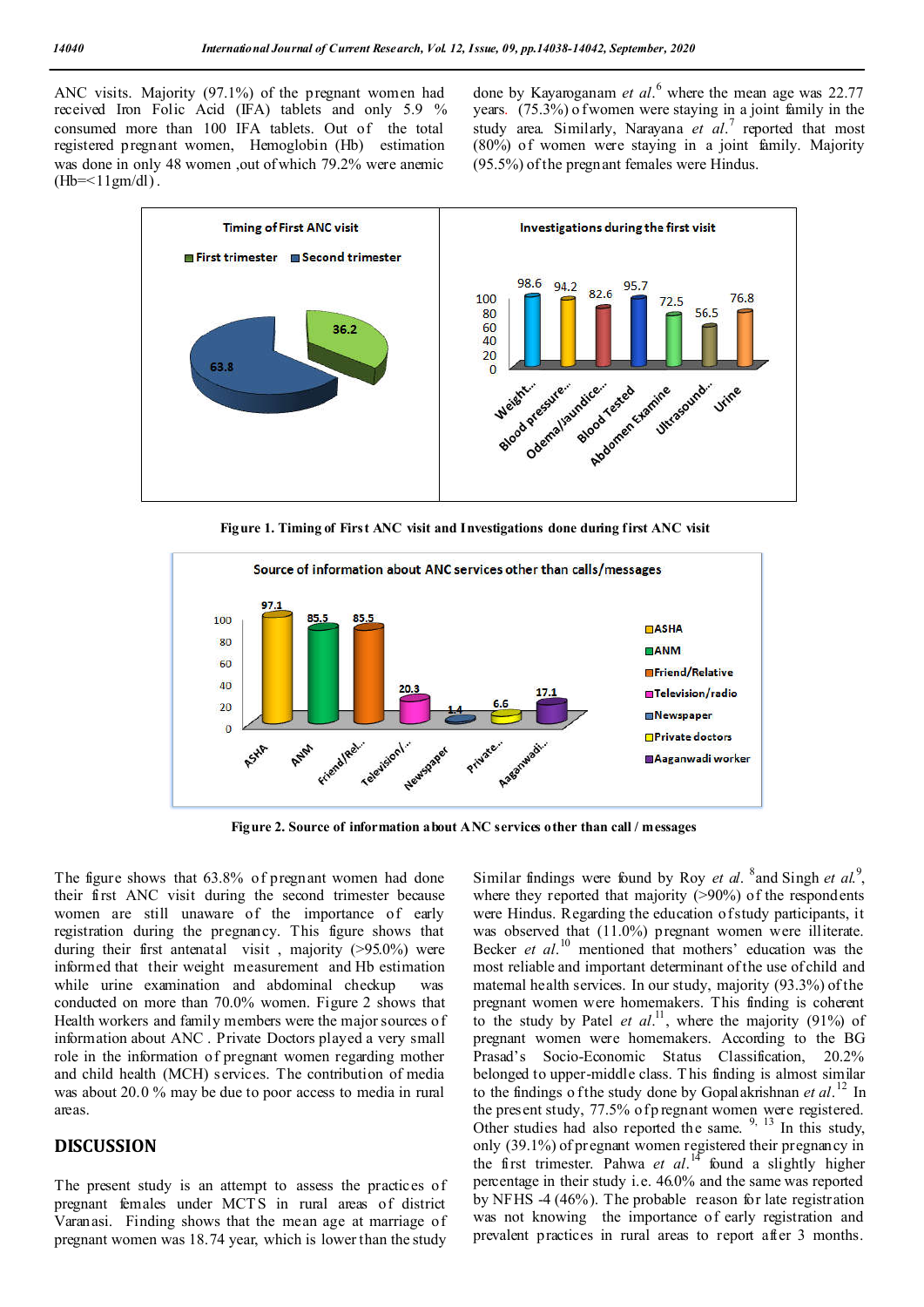Another reason was first dose of TT after completion of three months of pregnancy. In our study, only 14.4% of pregnant women had taken more than four antenatal visits. This was much lower than the study of Rockers *et al*. 15, in which (45.4%) had taken at least four antenatal visits as they received antenatal care from high quality of care in government health centers and mission facilities. According to the NFHS-4, about 22% of mothers had taken at least four ANC visits in the rural area o f UP which were more than the finding of this study. The reason behind less ANC visits might be the pregnant women visit's to parent's house during pregnancy and not aware the minimum number of required ANC visits.

Out of the total registered pregnant women, 72.4% were having an Mother and Child Protection card (MCP) . This is contrary to the findings of the NFHS-4  $^{13}$ , where 89% of women had received an MCP card. This could be due to the reason that MCP card was not given to pregnant women by the ANM. It was observed that only 18% of the women had MCTS ID on the MCP cards. The main reason for not writing MCTS ID on the card was the lack of knowledge about the utility of MCT S ID by healthcare workers. Findings shows that only 68.0% of pregnant women were enquired about their mobile number by the ANMs due to the lack of their adequate knowledge on the importance of registration of mobile numbers of pregnant women ,out of which 70.2% of them gave their mobile number for registration. This is almost similar to the study don e by Nagarajan *et al*. 16, where almost (80.0%) women gave their contact number. The study revealed that the pregnant women, who gave their mobile numbers for registration, were of their husbands and other family members. This was coherent to the study by Menaka *et al*. 17, where beneficiaries used husband or relatives' mobile phones. Nearly one third (29.8%) pregnant women refused to give their number. When reasons were enquired about not giving mobile numbers for registration pregnant women informed that the purpose of sharing of mobile number was not adequately explained to them.

Among those who gave their mobile number, all of them received voice calls regarding the ante natal services. It was contrary to the study done by N agarajan *et al*. 16 where (22%) of them received some short message s ervice (SMS) about the services . Out of those who received voice calls, all pregnant women could understand the m essages, which was contrary to the study done by Nagarajan *et al*. 16 where they found that the most common reason for not understanding the message was the technical language of the message and not being able to operate the mobile phone.This could be due the fact that in the present study women received calls regarding the visit of ASHA during delivery and about JSY benefits and the number is too less. In the present study, it was found that majority of (>95%) pregnant women's weight and Hb was measured. It was almost similar to the report of NFHS- $4^{13}$ . 76.8% of urine sample was taken and (72.5%) pregnant women had their abdominal examination. It was contrary than the report of NFHS-4. This may be one of the reasons that some registered women did not have their MCP card. The present study showed that all women received t etanus toxoid (TT) injection. This was coherent with the study conducted by Narayana *et al*. 7 Singh *et al.* <sup>9</sup> and Gopalakrishnan *et al.*<sup>12</sup>, who reported that most (96%) of the participants received TT injection. Majority (97.1%) of the pregnant women received IFA tablets. Which is similar to the finding of Gopalakrishnan *et al.*<sup>12</sup>, where most

(94.3%) of the participants received IFA tablets. The consumption of IFA tablets was very low (5.9%) in the present study. This is almost similar to the study of Singh *et al.*<sup>9</sup>, where pregnant women (7.9%) consumed 100 or more IFA tablets. While it was  $13\%$  in the UP in NFHS  $-4$ .<sup>13</sup>This may be due to poor counseling about how to consume IFA tablets.

In our study, we found that the 72.0% pregnant women were aware of their Hb level. It was contrary to the study done by Nivedita K. and Shanthini FN.<sup>18</sup>, where only 44.6% knew their hemoglobin. Analysis shows that out of those who were aware of their Hb level approx. 80% pregnant women were having Hb level  $\leq 11$  g/dl. This is coherent to the study conducted by Jufar and Zewde  $T^{19}$ , where they found a high prevalence of anemia in pregnant women. . This was higher to the findings of a study done by Nivedita K. and Shanthini FN.<sup>18</sup>, where (62.9%) of the participants were anemic. In this study it was found that health workers were major source of information. Similar findings were seen in the study by Saprii *et al*. 20, which was conducted at two administrative blocks of Senapati district of Manipur, in which health workers like (ASHAs) were responsible for educating women that motivates them to complete antenatal care and hospital delivery. Olaniran *et*  al.<sup>21</sup>, explained in their study that community health workers play a crucial role in identifying pregnant women, diagnosing existing and pregnancy-related conditions, preventing disease, treating minor health situations and especially promoting health knowledge in pregnant women.

#### **Conclusion and Recommendations**

Findings of this study revealed ov erall low practices of early registration , 4 ANC visits and consumption of 100or more than IFA tablets. Therefore, there is a strong need to increase counseling during first visit about age of marriage and child bearing, encouragement for more registration during first trimester, consumption of iron tablets, and referral of high risk cases to higher centers, importance of giving mobile number and about tracking system.

**Ethical clearance:** Ethical approval for the study was obtained from the Institute Ethics Committee, Institute of Medical Sciences, Banaras Hindu University. Registration No. ECR/526/Inst/UP/2014 Dt.31.1.14

**Source of Funding:** Nil

#### **Conflict of Interest:** Nil

**Key-points:** MCTS has improved knowledge and practices about ANC services of pregnant women.

### **REFRENCES**

- Available from: https://cis-india.org/internet-governance/blog/ privacy-international-ambika-tandon-october-17-2019 mother-and-child-tracking-system-understanding-datatrail-indian-healthcare [Last cited on 2020 Jan 2].
- Available from: https://pib.gov.in/newsite/ PrintRelease. aspx? relid=104099[Last cited on 2020 Feb 7].
- Becker S, Peters DH, Gray RH, Gultiano C, Black RE. T he determinants o f use o f maternal and child health services in Metro Cebu, the Philippines. Health transition review. 1993 Apr 1:77-89.